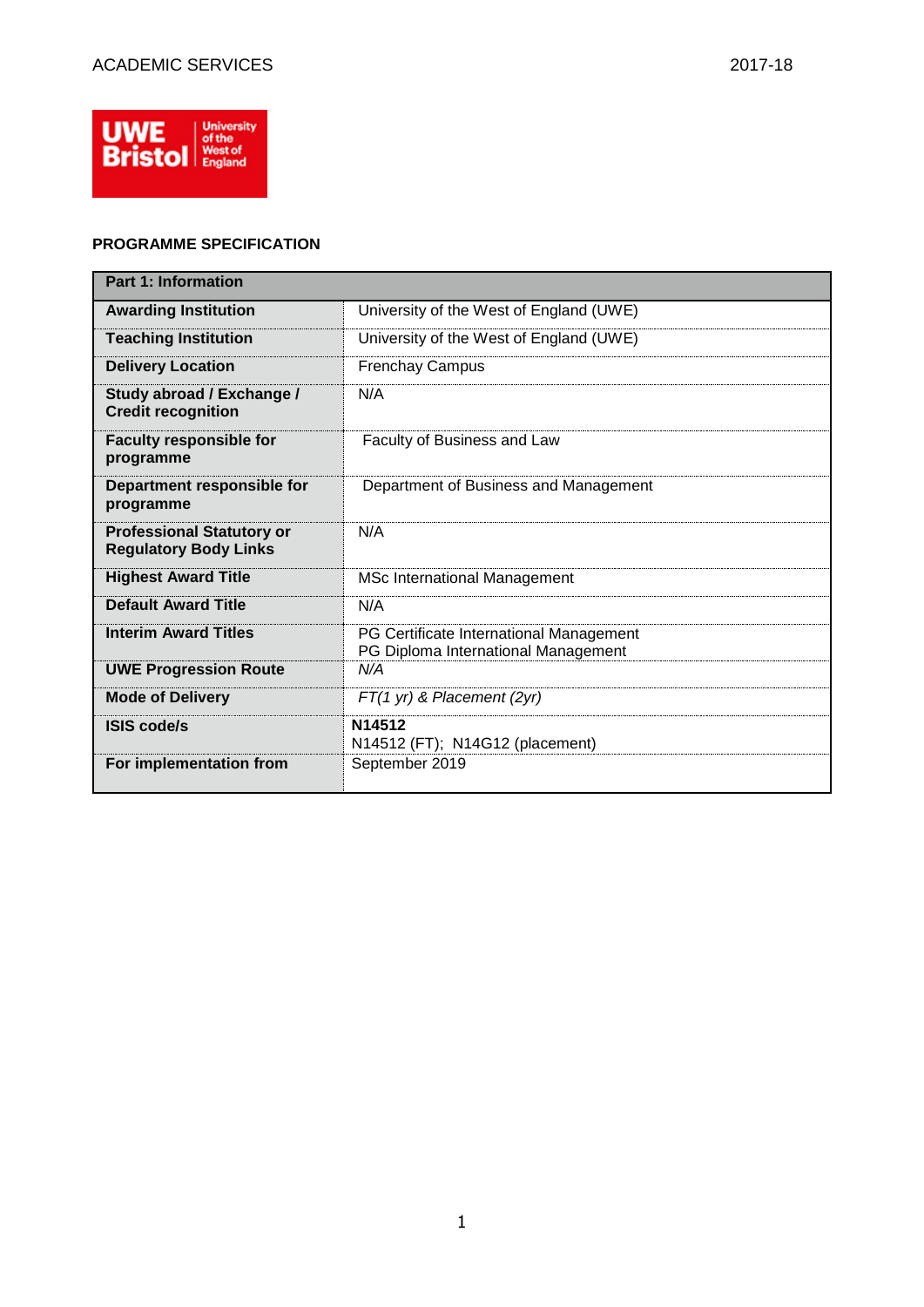#### **Part 2: Description**

This one-year, full-time MSc in International Management, or two-year, full-time MSc in International Management (with Placement) will provide a range of expertise, knowledge and skills required to perform a managerial role in an international context. The programme focuses on integration of theory and practice to develop students' knowledge base, behaviours and skills both academically and professionally. A combination of pedagogical approaches including research and practice led teaching ensures that students on the programme learn and practice new knowledge and integrate their experiences to resolve complex managerial problems, with a view to creating a positive impact in the globalised world.

The programme is designed to provide a solid grounding in the knowledge, analytical and research skills, to be able to work successfully in a dynamic global environment. The core modules include coverage of global context, strategic context, service concept, research in global environment and managing people in an international context. The Strategic Context will provide an in depth understanding of the management challenges that impact on international operations of firms. Global Context will help to develop an understanding of the external economic, social and strategic challenges that impact on firms operating across borders. The Service Concept module will help to develop the key distinctive services marketing and operations approach, from planning to implementation. People and Global Organizations will explore the challenges, tensions and issues involved in the complex relationships between people and organisations and cross cultural management issues in managing international operations. Research in a Global Environment will equip students with financial tools and techniques required to successfully operate in business environment and enable students to understand the importance of gaining and using knowledge and evidence to inform management decision-making and academic study.

A comprehensive Personal and Professional Development (PPD) module pulls together key crossdisciplinary learnings from the core modules and includes a simulation to equip students with the selfmanagement and problem solving skills that are essential for managerial roles in dynamic business environments. The range of assessments embedded across various modules enable demonstration of graduate attributes through case study analysis and presentation, exams, multiple-choice questions, reflective journal on inter-cultural experiences, individual reports, portfolio, and group presentations.

There will be an opportunity to create a personalized pathway through the selection of three elective modules from a number of modules likely to include leadership, global supply chain management, entrepreneurship and innovation, digital business information systems, international project management, global marketing, managing change and management consultancy. This will give flexibility in shaping career pathways. In addition, the programme provides an opportunity for a placement (between 6 and 12 months) which will give a hands-on, intensive experience with the ideas and practices of working in a professional business environment.

## **Programme requirements for the purposes of the Higher Education Achievement Record (HEAR)**

Graduates of this programme will have developed an advanced in-depth understanding of theory, concepts, and current and pervasive organisational practice and issues in international management. In addition, graduates will possess a range of analytical, research and interpersonal skills, equipping them to work in a variety of managerial roles in a global context and across a range of sectors and types of organisation. The programme covers a broad spectrum of disciplines and business functions to promote cross cultural competency, ethical awareness, sustainability and global citizenship as central to the conduct of effective management in a dynamic global environment.

### **Regulations**

Approved to [University Regulations and Procedures](http://www1.uwe.ac.uk/students/academicadvice/assessments/regulationsandprocedures.aspx)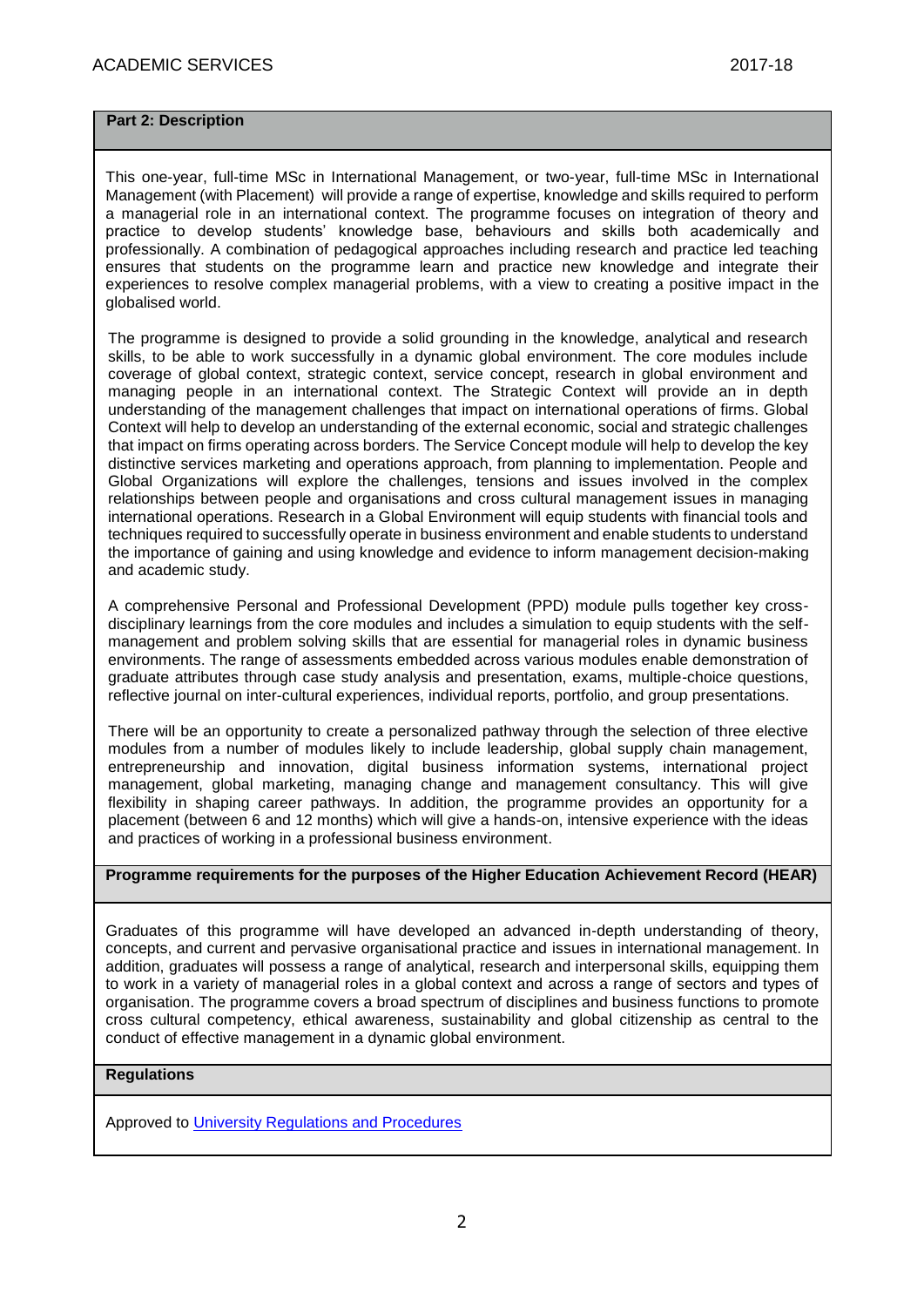| Part 3: Learning Outcomes of the Programme                                                                                                                                        |                         |                |                |                    |             |                         |             |
|-----------------------------------------------------------------------------------------------------------------------------------------------------------------------------------|-------------------------|----------------|----------------|--------------------|-------------|-------------------------|-------------|
|                                                                                                                                                                                   |                         |                |                |                    |             |                         |             |
|                                                                                                                                                                                   |                         |                |                |                    |             |                         |             |
|                                                                                                                                                                                   |                         |                |                |                    |             |                         |             |
|                                                                                                                                                                                   | UMSDPN-15-M             | UMCDPT-15-M    | UMODPX-15-M    |                    | UMSDPM-15-M |                         | UMCDPP-45-M |
|                                                                                                                                                                                   |                         |                |                |                    |             |                         |             |
|                                                                                                                                                                                   |                         |                |                |                    |             |                         |             |
|                                                                                                                                                                                   |                         |                |                |                    |             |                         |             |
| <b>Learning Outcomes:</b>                                                                                                                                                         |                         |                |                | <b>UMKDQ4-15-M</b> |             | JMCDPR-15-M             |             |
| A) Knowledge and understanding of:                                                                                                                                                |                         |                |                |                    |             |                         |             |
|                                                                                                                                                                                   |                         |                |                |                    |             |                         |             |
| Markets - the development and operation of markets for resources, goods and services in global business environment<br>Customers - customer expectations, service and orientation | X                       |                |                | $\overline{X}$     | X           | Χ<br>$\overline{X}$     |             |
| <b>People - the management and development of people within organisations</b>                                                                                                     |                         |                | X              |                    |             | $\overline{\mathsf{x}}$ |             |
| Operations - the management of operations and supply chains and their impact upon organisations                                                                                   |                         |                |                | $\overline{X}$     |             | $\overline{x}$          |             |
| Organisations -the complex relationships between people and organisations, exploration of organisational culture, strategic                                                       |                         |                | X              |                    |             |                         | X           |
| human resource management                                                                                                                                                         |                         |                |                |                    |             |                         |             |
| Digital Technologies/Information Systems - comprehension and use of relevant digital technologies/information n systems for                                                       |                         | $\overline{X}$ |                | X                  |             | X                       |             |
| application in business and management                                                                                                                                            |                         |                |                |                    |             |                         |             |
| Global business policy and strategy - the development of appropriate policies and strategies within a changing environment to                                                     | $\times$                |                | X              |                    | X           |                         | X           |
| meet stakeholder interests, deep understanding of the national and cultural contexts in which businesses operate and plan                                                         |                         |                |                |                    |             |                         |             |
| strategies accordingly                                                                                                                                                            |                         |                |                |                    |             |                         |             |
| Ethics and Sustainability - recognition of ethical dilemmas, ethical values, corporate social responsibility and sustainability issues                                            | Χ                       | X              | X              | X                  | X           | X                       | X           |
| Globalisation, diversity, intercultural contexts - the development of intercultural competence and global citizenship,                                                            | $\overline{\mathsf{x}}$ | $\overline{X}$ | $\overline{X}$ |                    |             | X                       | X           |
| appreciation of the implications of globalisation for cultural diversity                                                                                                          |                         |                |                |                    |             |                         |             |
| Pervasive issues - these would include business innovation, creativity, leadership, enterprise development, project management,                                                   |                         | $\mathsf{X}$   | X              |                    |             | X                       | X           |
| knowledge management and risk management<br>(B) Intellectual Skills                                                                                                               |                         |                |                |                    |             |                         |             |
|                                                                                                                                                                                   |                         |                |                |                    |             |                         |             |
| Being able to think critically and be creative: manage the creative processes in self and others; high personal effectiveness;                                                    | X                       | X              | X              | X                  | X           | $\times$                | X           |
| organise thoughts, analyse, synthesise, and critically appraise. This includes the capability to identify assumptions, evaluate                                                   |                         |                |                |                    |             |                         |             |
| statements in terms of evidence, detect false logic or reasoning, identify implicit values, define terms adequately and generalise                                                |                         |                |                |                    |             |                         |             |
| appropriately                                                                                                                                                                     |                         |                |                |                    |             |                         |             |
| Being able to solve complex problems and make decisions in a global environment; establish criteria, using appropriate decision-                                                  | $\mathsf{x}$            | X              | X              | X                  | X           | X                       | X           |
| making techniques including identifying, formulating and solving business problems; and the ability to create, identify and evaluate                                              |                         |                |                |                    |             |                         |             |
| options; the ability to implement and review decisions                                                                                                                            |                         |                |                |                    |             |                         |             |
| Numeracy and quantitative skills including the development and use of relevant business models                                                                                    | X                       | X              |                | X                  |             | X                       |             |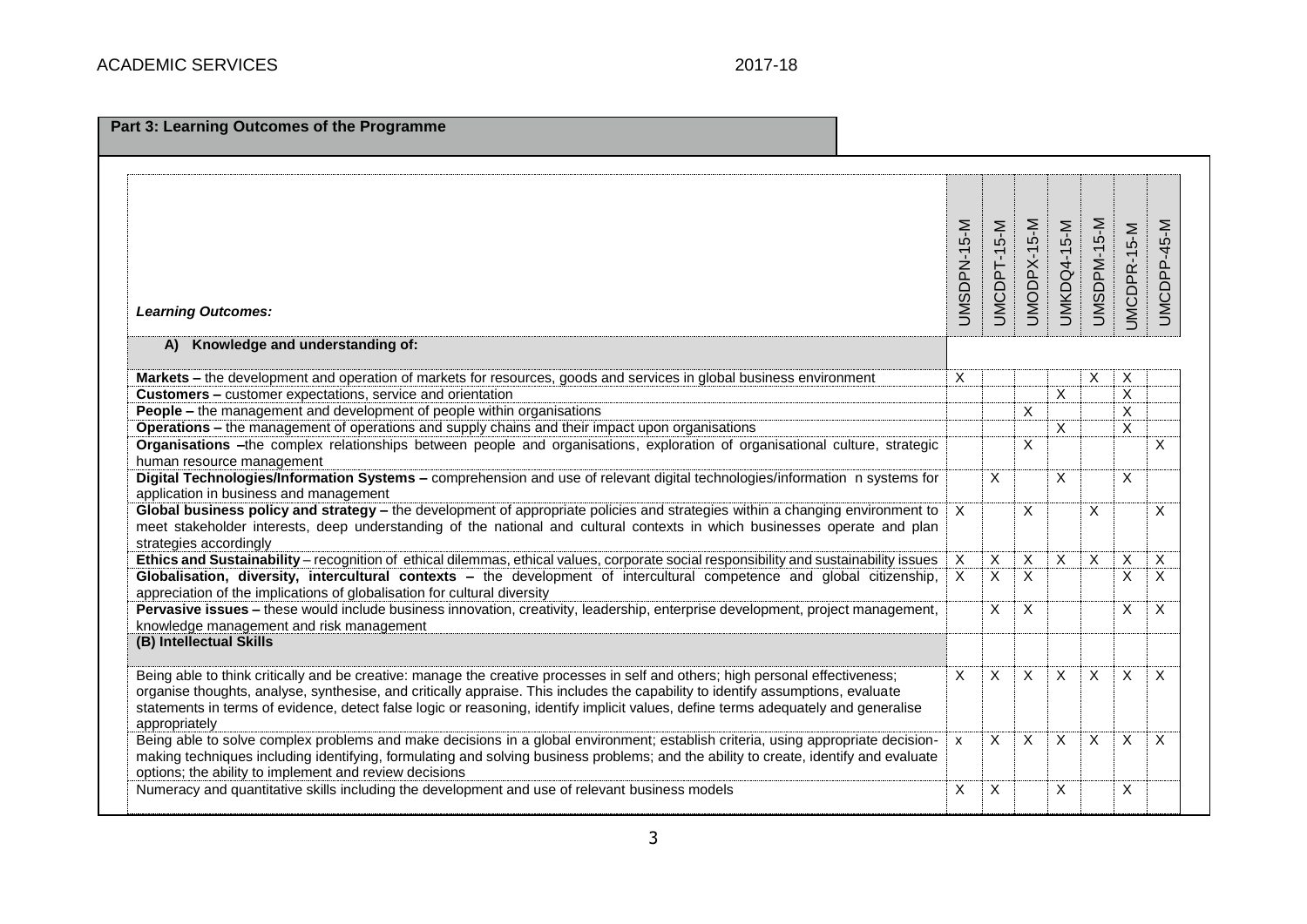| Part 3: Learning Outcomes of the Programme                                                                                                                                                                                                          |                |                |             |                    |                         |                         |             |
|-----------------------------------------------------------------------------------------------------------------------------------------------------------------------------------------------------------------------------------------------------|----------------|----------------|-------------|--------------------|-------------------------|-------------------------|-------------|
| <b>Learning Outcomes:</b>                                                                                                                                                                                                                           | JMSDPN-15-M    | JMCDPT-15-M    | UMODPX-15-M | <b>JMKDQ4-15-M</b> | UMSDPM-15-M             | UMCDPR-15-M             | UMCDPP-45-M |
| (C) Subject/Professional/Practical Skills                                                                                                                                                                                                           |                |                |             |                    |                         |                         |             |
| The ability to apply cross-disciplinary knowledge in international management and operate as a professional                                                                                                                                         |                |                |             |                    | X                       | X                       | X           |
| The ability to conduct research into business and management issues in global environment either individually or as part of a team<br>through research design, data collection, analysis, synthesis and reporting                                   | X<br>X         | X              | X           | $\mathsf{X}$       | $\overline{\mathsf{x}}$ | $\overline{X}$          | X           |
| Using information and knowledge effectively: scanning and organising data, synthesising and analysing in order to abstract meaning<br>from information and effective use of ICT                                                                     |                |                |             |                    | X                       | X                       | X           |
| Effective two-way communication: listening, effective oral and written communication of complex ideas and arguments, using a<br>range of media, including the preparation of business reports                                                       |                |                |             |                    | X                       | $\overline{\mathsf{x}}$ | X           |
| Effective performance within team environments and the ability to recognise and utilise individuals' contributions in group processes<br>and to negotiate and persuade or influence others; team selection, delegation, development and management. | $\overline{X}$ |                | X           |                    | X                       | $\mathsf{X}$            |             |
| Leadership and performance management: selecting appropriate leadership style for different situations; setting targets, motivating,<br>monitoring performance, coaching and mentoring                                                              |                |                |             |                    |                         | X                       |             |
| Ability to recognise and address ethical dilemmas and corporate social responsibility issues, applying ethical and organisational<br>values to situations and choices                                                                               |                | X              |             |                    |                         | X                       | X           |
| (D) Transferable skills and other attributes                                                                                                                                                                                                        |                |                |             |                    |                         |                         |             |
| high personal effectiveness, organise thoughts, analyse, synthesise and critically appraise                                                                                                                                                         | X              | X              | X           | X                  | X                       | X                       | X           |
| critical self-awareness, self-reflection and self-management                                                                                                                                                                                        |                | X              | X           | $\overline{X}$     |                         | X                       | X           |
| time management                                                                                                                                                                                                                                     | X              | $\overline{x}$ | Χ           | $\overline{X}$     | $\overline{\mathsf{x}}$ | $\overline{\mathsf{x}}$ | X           |
| sensitivity to diversity in people and different situations                                                                                                                                                                                         |                |                | X           |                    |                         | $\sf X$                 |             |
| conflict resolution, displaying commercial acumen, the ability to continue to learn through reflection on practice and experience                                                                                                                   |                |                |             |                    |                         | $\overline{\mathsf{x}}$ |             |
| ability to continue to learn through reflection on practice and experience                                                                                                                                                                          |                | $\mathsf X$    | X           |                    | Χ                       | $\overline{\mathsf{x}}$ | X           |
| encourage effective performance within a multi-national / multi-cultural team environment and recognise and utilise individuals'<br>contributions in group processes                                                                                |                |                | X           |                    | $\overline{x}$          | $\overline{\mathsf{x}}$ |             |
| develop graduate skill attributes for employment and career progression                                                                                                                                                                             | Χ              | X              | Х           | X                  | X                       | X                       | X           |
|                                                                                                                                                                                                                                                     |                |                |             |                    |                         |                         |             |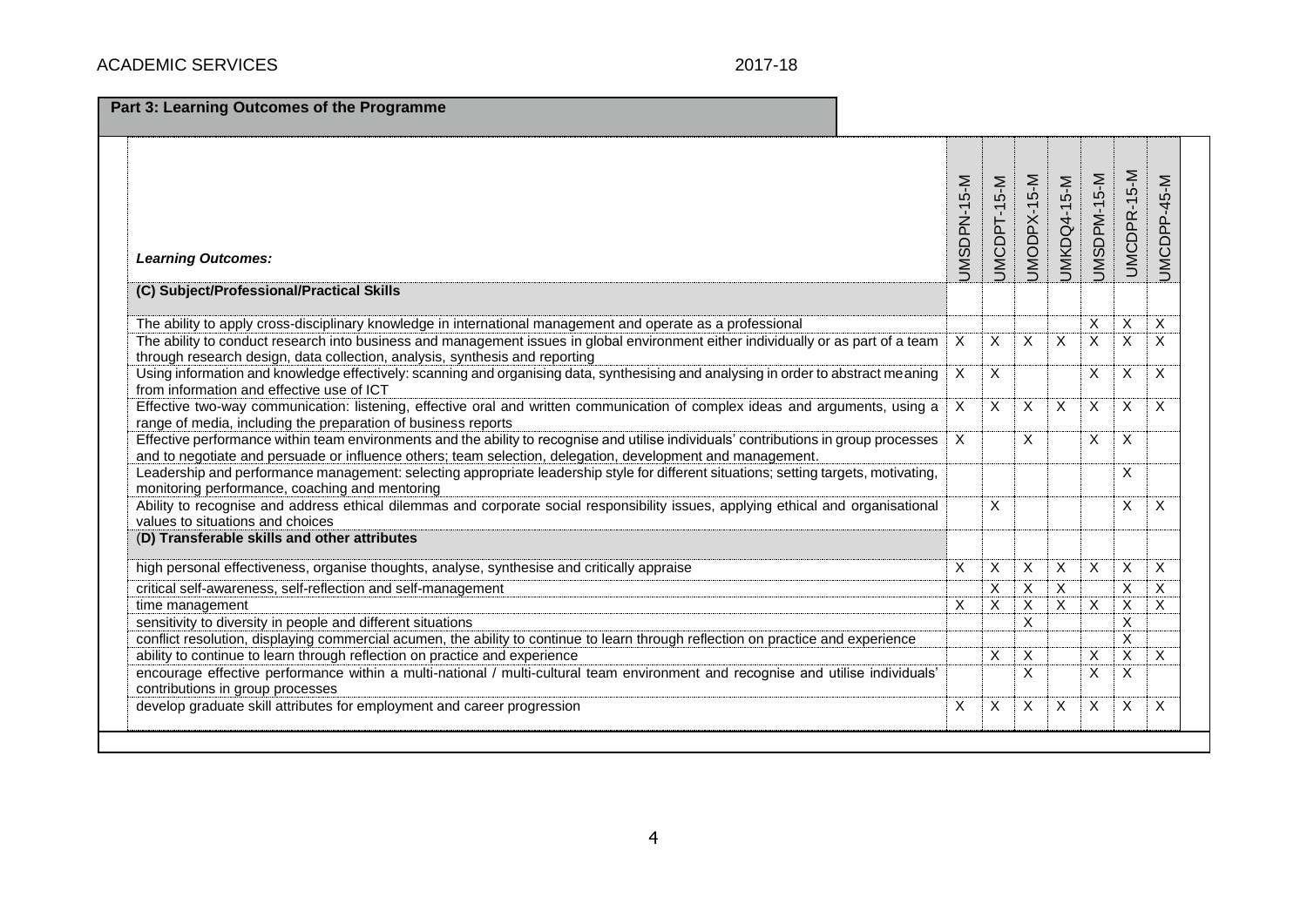## **Part 4: Programme Structure**

This structure diagram demonstrates the student journey from Entry through to Graduation for a typical **full time student**, including: level and credit requirements; interim award requirements; module diet, including compulsory and optional modules

| <b>ENTRY</b> |         | <b>Compulsory Modules</b>    | <b>Optional Modules</b>       | Awards                          |  |  |  |  |  |  |
|--------------|---------|------------------------------|-------------------------------|---------------------------------|--|--|--|--|--|--|
|              |         | (135 credits)                | (45 credits)                  |                                 |  |  |  |  |  |  |
|              |         | <b>Evaluating the Global</b> | Global Supply Chain           | Interim award:                  |  |  |  |  |  |  |
|              |         | Context                      | Management                    |                                 |  |  |  |  |  |  |
|              |         | UMSDPM-15-M                  | UMMDPV-15-M                   | <b>PG Certificate</b>           |  |  |  |  |  |  |
|              |         |                              |                               | <b>International</b>            |  |  |  |  |  |  |
|              |         | The Strategic Context        | Entrepreneurship and          | <b>Management</b>               |  |  |  |  |  |  |
|              |         | UMSDPN-15-M                  | Innovation                    | 60 credits, including           |  |  |  |  |  |  |
|              |         |                              |                               |                                 |  |  |  |  |  |  |
|              |         |                              | UMSDPW-15-M                   | The Strategic Context           |  |  |  |  |  |  |
|              |         | The Service Concept:         |                               | UMSDPN-15-M                     |  |  |  |  |  |  |
|              |         | Design and Delivery          | <b>International Project</b>  | or                              |  |  |  |  |  |  |
|              |         | UMKDQ4-15-M                  | Management                    | <b>Evaluating the Global</b>    |  |  |  |  |  |  |
|              |         |                              | UMMDPS-15-M                   | Context                         |  |  |  |  |  |  |
|              |         | People and Global            |                               | UMSDPM-15-M                     |  |  |  |  |  |  |
|              |         | Organisations                | Leadership                    |                                 |  |  |  |  |  |  |
|              |         | UMODPX-15-M                  | UMOCB6-15-M                   | <b>PG Diploma International</b> |  |  |  |  |  |  |
|              | Level M |                              |                               | <b>Management</b>               |  |  |  |  |  |  |
|              |         | Research in a Global         | <b>Management Consultancy</b> | 120 credits, including          |  |  |  |  |  |  |
|              |         | <b>Business Environment</b>  | UMSCCW-15-M                   | <b>The Strategic Context</b>    |  |  |  |  |  |  |
|              |         | UMCDPT-15-M                  |                               | <b>UMSDPN-15-M</b>              |  |  |  |  |  |  |
|              |         |                              | <b>Digital Business</b>       | <b>or</b>                       |  |  |  |  |  |  |
|              |         | Personal and Professional    | Information System            | <b>Evaluating the Global</b>    |  |  |  |  |  |  |
|              |         | Development                  | UMMDF7-15-M                   | Context                         |  |  |  |  |  |  |
|              |         | UMCDPR-15-M                  |                               | UMSDPM-15-M                     |  |  |  |  |  |  |
|              |         |                              |                               |                                 |  |  |  |  |  |  |
|              |         |                              | Global Marketing              |                                 |  |  |  |  |  |  |
|              |         | Dissertation:                | UMKC8P-15-M                   |                                 |  |  |  |  |  |  |
|              |         | International Management     |                               | <b>HIGHEST AWARD:</b>           |  |  |  |  |  |  |
|              |         | UMCDPP-45-M                  | Managing Change               | <b>MSc</b> International        |  |  |  |  |  |  |
|              |         |                              | $UMOCB3-15-M$                 | Management                      |  |  |  |  |  |  |
|              |         |                              |                               | 180 credits including           |  |  |  |  |  |  |
|              |         |                              |                               | <b>Dissertation</b>             |  |  |  |  |  |  |

### **1 Year route - Field Trip:**

The programme includes a 3-5 days field trip in the EU/UK. The purpose of this study trip is to give postgraduate students a hands-on, intensive experience with the ideas and practices of working in a global business environment. Students will have the opportunity for site visits to corporations and agencies as well as partner institutions abroad.

#### **2 year route Placement:**

The programme includes a 6-12 months placement that should be organised and secured by the student before term 3 and depending on the successful completion of all taught modules (term 1 and 2). The purpose of this placement is to give postgraduate students a hands-on, intensive experience with the ideas and practices of working in a global business environment.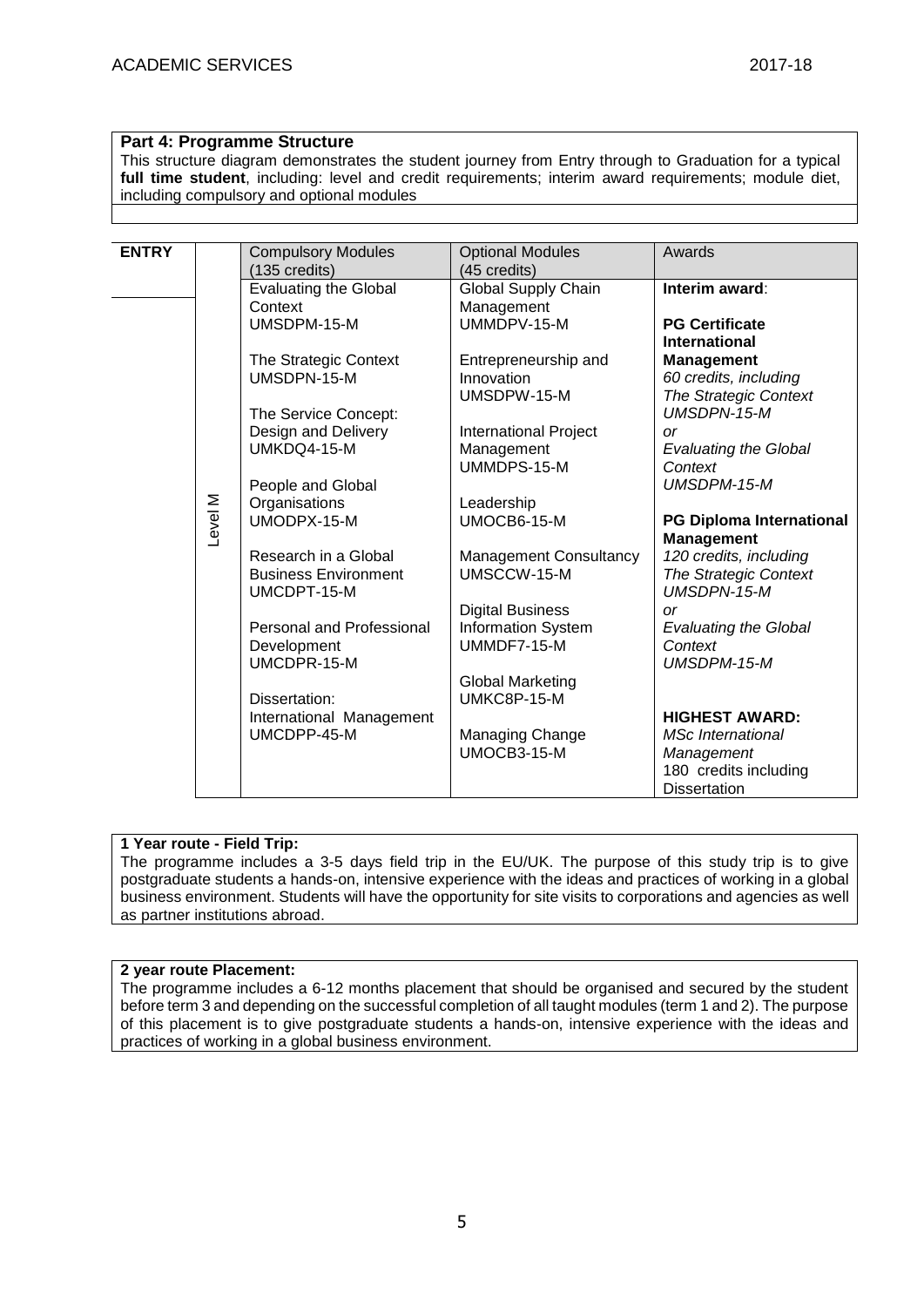#### **Part 5: Entry Requirements**

The University's Standard Entry Requirements apply with the following additions/exceptions\*:

You will need an honours degree of 2.2 or above in any subject.

English Language

If English is not your first language, you will be required to meet the UK Border Agency and Universities minimum English Language requirements such as the International English Language Test (IELTS) overall score of 6.5 with 5.5 in each component. For further details please visit our English Language requirements page.

*<http://www1.uwe.ac.uk/study/internationalstudents/englishlanguagerequirements.aspx>*

UWE Bristol's International College

International students who do not meet the academic or English language requirements to study this course can qualify by completing preparatory study at our International College.

## **Part 6: Reference Points and Benchmarks**

Set out which reference points and benchmarks have been used in the design of the programme:

[QAA UK Quality Code for HE](http://www.qaa.ac.uk/assuringstandardsandquality/quality-code/Pages/default.aspx)

-Framework for higher education qualifications (FHEQ)

- -Subject benchmark statements
- -Qualification characteristics for [Master's degrees](http://www.qaa.ac.uk/en/Publications/Documents/Masters-Degree-Characteristics-2010.pdf)

[Strategy 2020](http://www1.uwe.ac.uk/about/corporateinformation/strategy.aspx)

[University policies](http://www1.uwe.ac.uk/aboutus/policies)

EPAS accreditation standards

AACSB standards